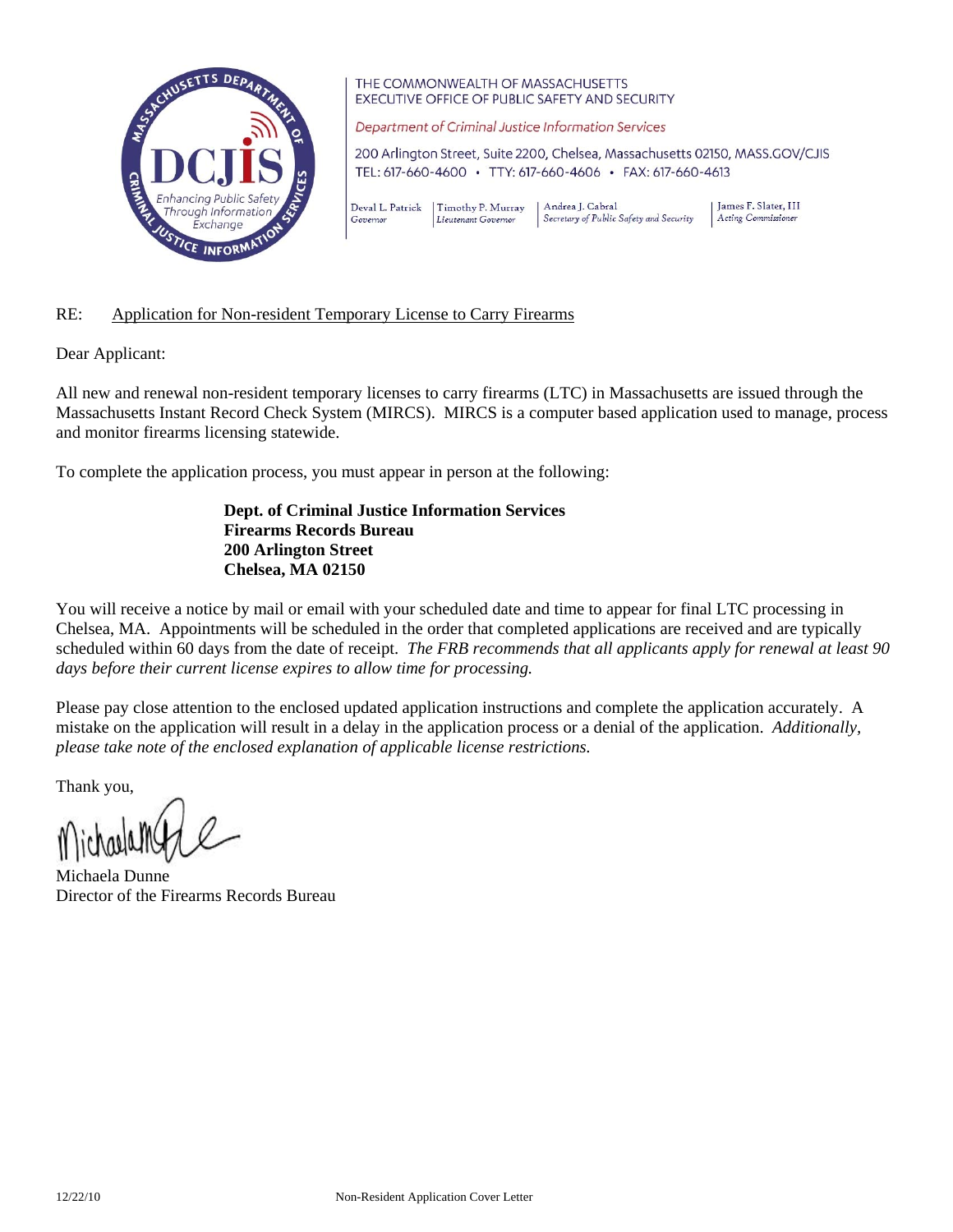

THE COMMONWEALTH OF MASSACHUSETTS EXECUTIVE OFFICE OF PUBLIC SAFETY AND SECURITY

Department of Criminal Justice Information Services

200 Arlington Street, Suite 2200, Chelsea, Massachusetts 02150, MASS.GOV/CJIS TEL: 617-660-4600 · TTY: 617-660-4606 · FAX: 617-660-4613

Deval L. Patrick | Timothy P. Murray Andrea J. Cabral Secretary of Public Safety and Security Governor Lieutenant Governor

James F. Slater, III Acting Commissioner

TO: Applicant

## RE: Restrictions for Non-resident Temporary License to Carry Firearms

The Firearms Records Bureau (FRB) may apply certain restrictions on a non-resident temporary license to carry firearms. These restrictions detail the terms and conditions that govern the possession of a firearm under the license pursuant to G.L. c. 140, §131F.

The following restrictions may be applied to a non-resident temporary license to carry firearms:

NONE – the LTC is issued for all lawful purposes with no restrictions. Applicant must show good reason to fear injury to his person or property.

EMPLOYMENT – restricts possession to business owner engaged in business activities or to an employee while engaged in work related activities, and maintaining proficiency, where the employer requires carry of a firearm (i.e. armored car, security guard, etc.). Includes travel to and from activity location.

TARGET & HUNTING – restricts possession to the purpose of lawful recreational shooting or competition; for use in the lawful pursuit of game animals and birds; for personal protection in the home; and for the purpose of collecting (other than machine guns). Includes travel to and from activity location

SPORTING – restricts possession to the purpose of lawful recreational shooting or competition; for use in the lawful pursuit of game animals and birds; for personal protection in the home; for the purpose of collecting (other than machine guns); and for outdoor recreational activities such as hiking, camping, cross country skiing, or similar activities. Includes travel to and from activity location.

NO CARRY OUTSIDE RESTRICTION – allows possession of a firearm in MA provided the firearm is unloaded and locked in a container; licensee may possess and use firearm during restricted activity (employment, target, hunting, sporting) and during travel to and from activity location.

Restrictions are based upon the information provided in the license application. Please ensure that you provide a detailed reason for requesting the issuance of a license in Massachusetts. Include information regarding how and where you intend to possess or use a firearm and your knowledge and training in Massachusetts firearms laws.

If you have any further questions please feel free to contact the FRB at (617) 660-4782.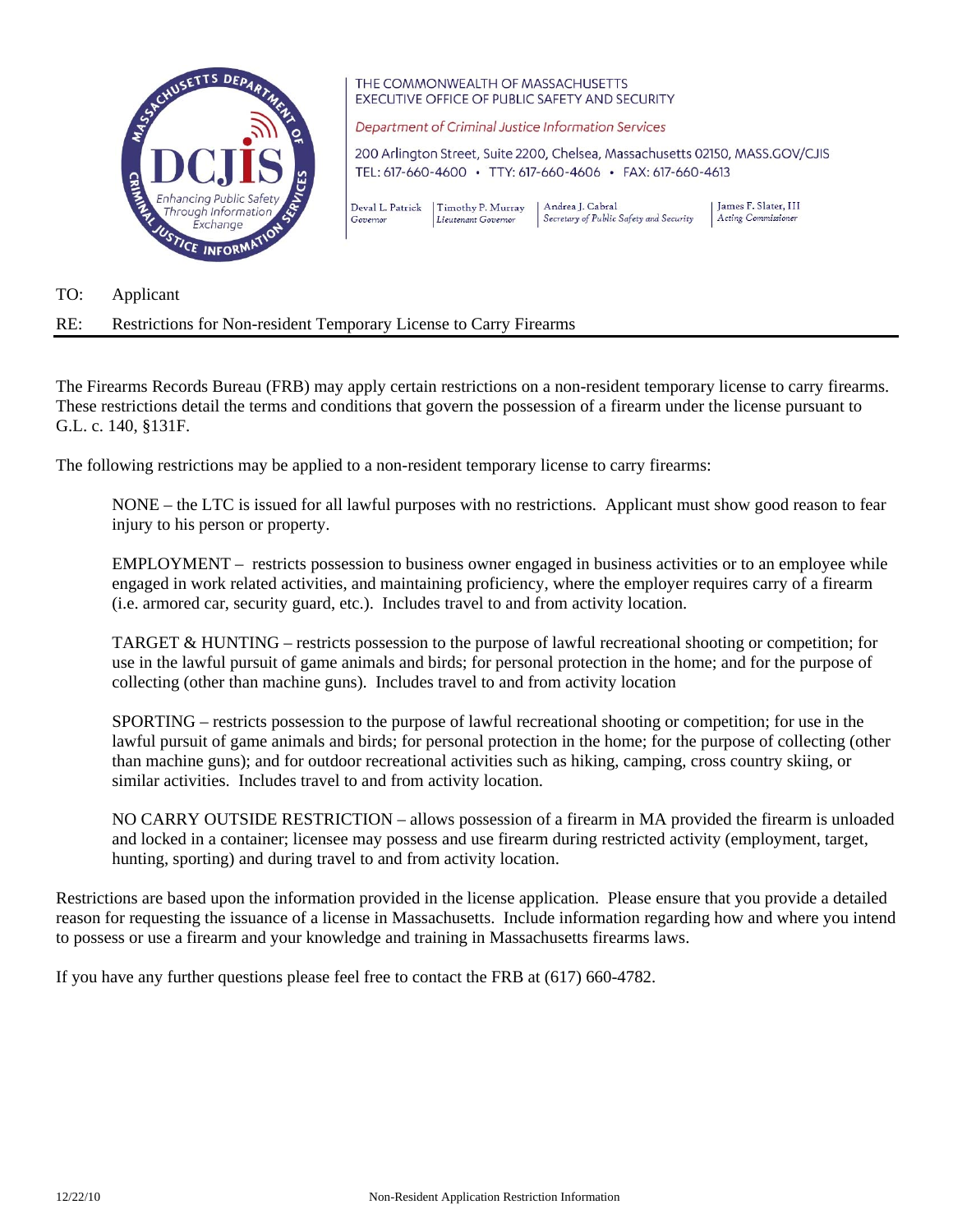## **Non-Resident Application Instructions**

**Non-Refundable Application Fee: \$100.00 Valid: 1 year, unless issued for employment (see #8)** 

The following items must be received and applications must be complete before you will contacted by FRB staff to set up an appointment for final LTC processing in Chelsea, MA:

- 1. **Fee:** Only bank or postal money orders and certified checks made payable to "Commonwealth of Massachusetts" will be accepted as payment. The **non-refundable** application fee is one hundred dollars (\$100). *Cash or personal check(s) are unacceptable and if received, the application package will be returned to you.*
- 2. **Photocopy of Home State License to Carry Firearms:** All applicants must submit a photocopy of both sides of their home state license to carry firearms. If your home state does not issue firearms licenses, please submit notarized documentation confirming this fact, along with a letter from their local Police Chief (see below).
	- a. **Letter from the Police Chief:** Applicants who reside in states that do not require a resident to obtain a firearm permit must submit a recent letter from the police chief in the community where he or she resides which either attests to the applicants good character, or states whether or not the police department is aware of any local action that would prevent issuance of a license to carry a firearm. If your community does not have a police chief, a letter from any police authority which has jurisdiction in your community is acceptable.
- 3. **Report of Home State Criminal History Record:** All applicants from Louisiana, Washington D.C., and any American Territory (American Samoa, Guam, Puerto Rico, and the U.S. Virgin Islands) must provide a home state record check.

First time applicants from New York must submit an additional fingerprint card and money order that the DCJIS will submit directly to the NY Bureau of Criminal Records (please call FRB to request the additional forms*). Residents from all other states are exempt from this requirement.*

- 4. **Firearms Safety Course:** First time applicants must submit a copy of a recent certificate showing completion of a basic firearm safety course given in their home state or in Massachusetts. *This course must have been taken with an instructor who is certified by the Colonel of the Massachusetts State Police (please ask your instructor prior to taking the course if he is certified in Massachusetts).*A certificate issued by the Commonwealth's Division Fisheries and Wildlife, showing completion of a hunter education course is a valid substitute for the Firearms Safety Certificate. A safety course or certificate is not required if you:
	- 1) Are applying for a chemical propellant only license, or
	- 2) Held a Massachusetts non-resident LTC or Massachusetts resident LTC on or after June 1, 1998, or
	- 3) Are authorized by a competent authority to carry or possess a weapon, and are acting within the scope of your duties. Specifically this applies to any officer, agent or employee of the Commonwealth or any state of the United States; any member of the military or other service of any state or of the United States; and any duly authorized law enforcement officer, agent or employee of any municipality of the Commonwealth. Note that this exemption does not cover the carrying of a weapon while not on duty.

 A current list of acceptable courses may be found on the State Police web site at: http://www.state.ma.us/msp/firearms/courses.htm.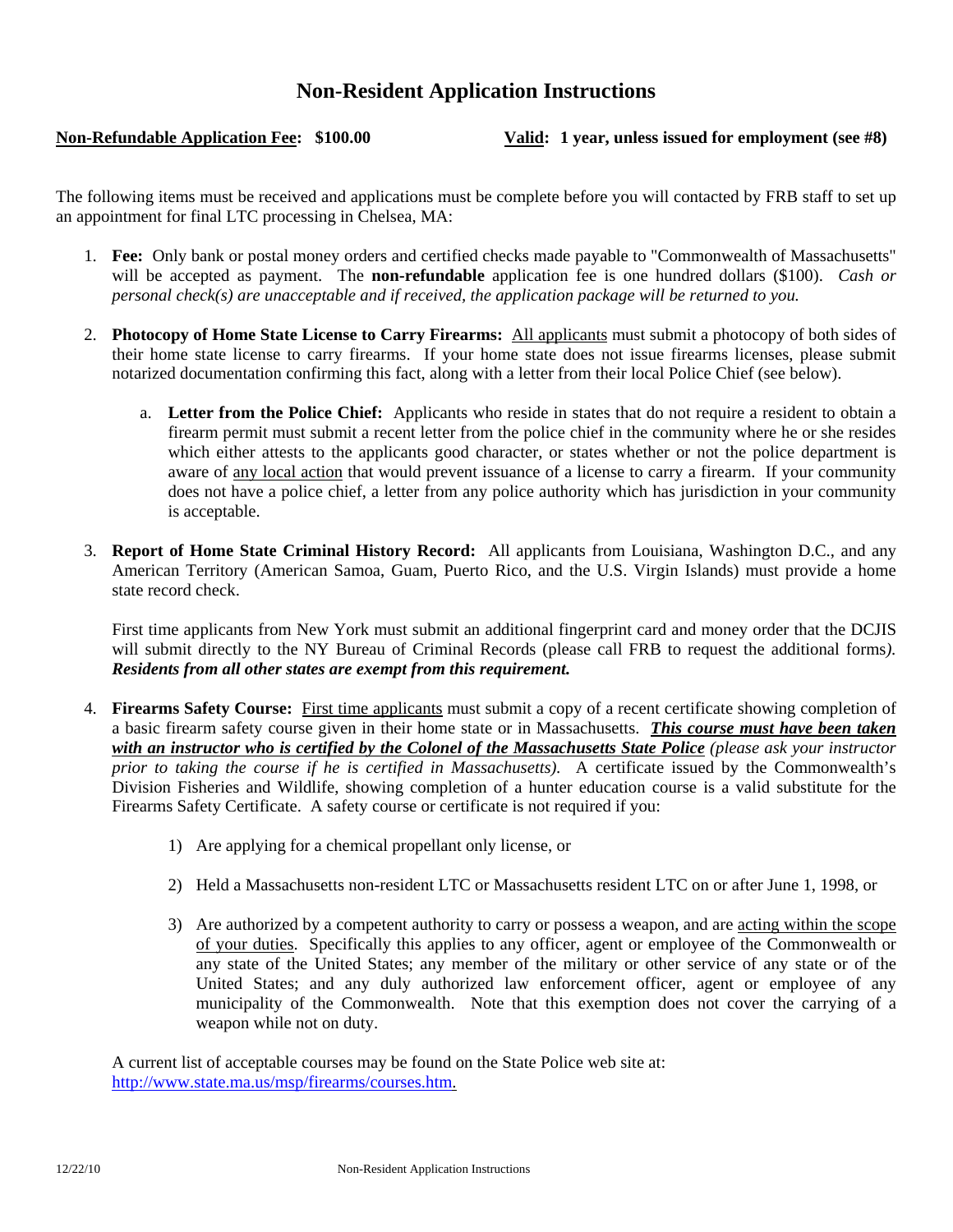The following are acceptable courses:

- Massachusetts Chiefs of Police Association Basic Handgun Safety Course
- NRA Basic Pistol Course and Personal Protection Course
- SIG Arms Academy Handgun Orientation
- Smith & Wesson Academy Massachusetts Carry Permit Course
- 5. **Photocopy of Immigration Card**: Non-resident aliens and naturalized non-resident citizens only must enclose a photocopy of their immigration card or visa (containing the alien registration number), or if applicable, a photocopy of other documents allowing lawful entry and residency in the United States. If you have been naturalized, please provide your alien registration number (ARN) *and* the number on your naturalization certificate.
- 6. **Home Address:** All applicants must complete the information for street, city/town, state, and zip code. *P.O. Box numbers will not be accepted for the residential mailing address and, if received, the entire application package may be returned to the applicant.*
- 7. **Social Security Number:** You are not required to include your social security number. However, providing your social security number it may expedite the time required to complete your criminal background record check and process your license. The information given on this application is not public information.
- 8. **Applications Submitted for Employment Purposes:** Military personnel who are stationed within the territorial boundaries of the Commonwealth or persons employed by a bank, public utility corporation, a firm engaged in the business of transferring money, or a firm licensed as a private detective agency may apply for a license which may be valid for two years. To qualify:
	- Military personnel must submit a photocopy of their military ID, and have written consent from their commanding officer.
	- Private detective agencies must be licensed in the Commonwealth under the provisions of MGL c. 147, as a private detective agency, guard or patrol. A photocopy of the company's Massachusetts license must accompany the application.
	- Persons employed by a bank, public utility corporation, a firm engaged in the business of transferring money, or a firm licensed in Massachusetts as a private detective agency, must have the application endorsed by his/her employer by submitting a letter from their employer *on company letterhead* indicating his or her current employment.
- 9. **Self-addressed, stamped envelope**: Used to mail the completed license.

## **\*Applications must be complete and accurate; any inaccurate information will result in a denial of the license**\*

The completed package should be mailed to **Dept. of Criminal Justice Information Services, Attn: Firearms Records Bureau, 200 Arlington St., Suite 2200, Chelsea, MA 02150**.

Please note:

- All applications are initially processed through the mail, and walk-in service is *not* available.
- You will be contacted by mail or email in 2-3 weeks with your scheduled appointment to appear in person at the Firearms Records Bureau to complete your license application.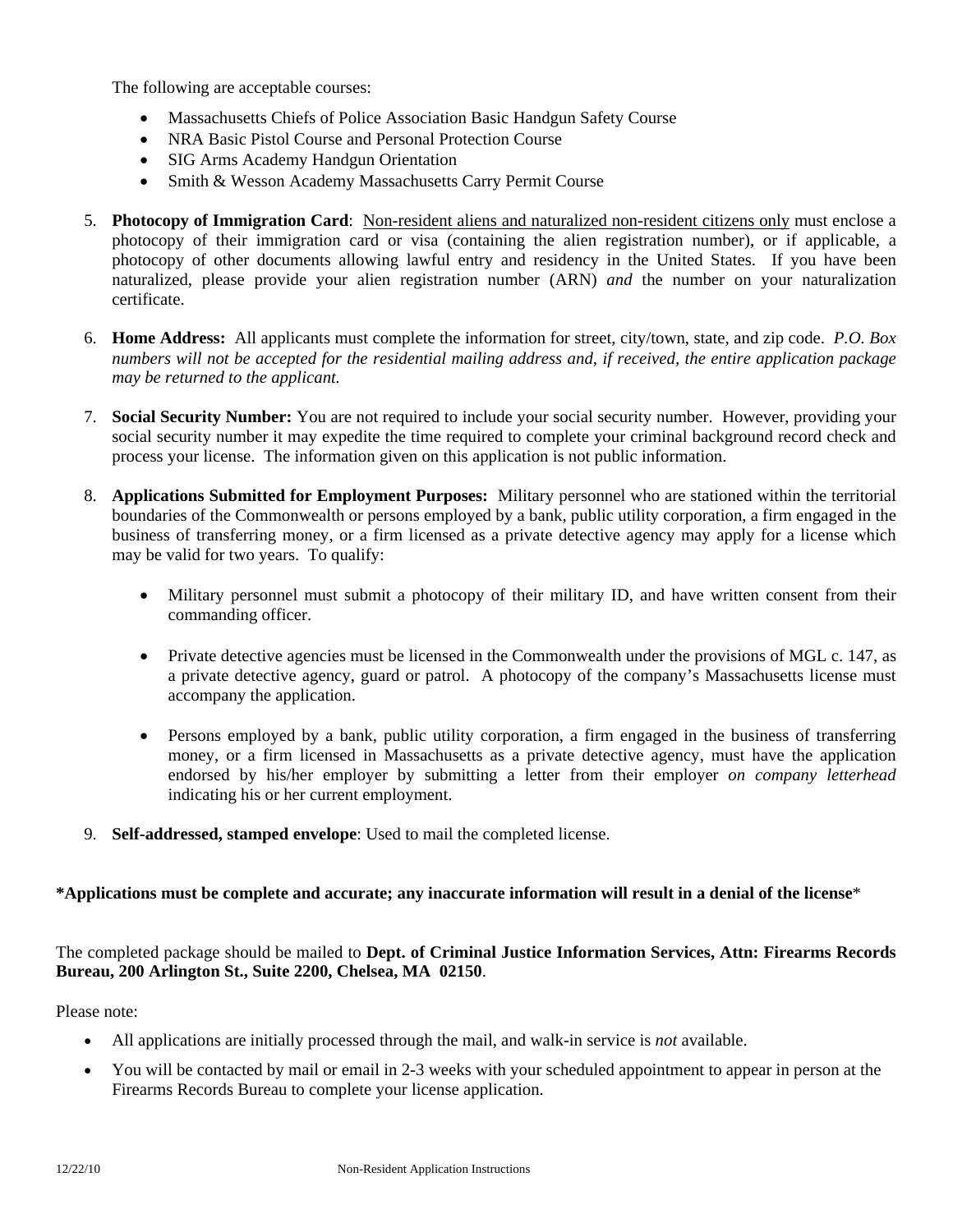

# **The Commonwealth of Massachusetts**

Firearms Records Bureau 200 Arlington Street, Suite 2200 Chelsea, MA 02150

## NON-RESIDENT APPLICATION FOR TEMPORARY LICENSE TO CARRY FIREARMS (G.L. c. 140, § 131F)

## **Except for signature, please PRINT all requested information:**

FIRST TIME APPLICANT  $---\rightarrow$  Attach a copy of your Basic Firearms Safety Course certificate

RENEWAL APPLICANT ---- Previous permit number: \_\_\_\_\_\_\_\_\_\_\_\_\_\_\_\_\_\_\_\_\_\_\_\_\_\_\_\_\_

## **Please indicate if you would like your appointment date emailed:**

YES (please include email below)

NO (you will receive a notice in the mail)

Date: \_\_\_\_\_\_\_\_\_\_\_\_\_\_\_\_\_\_\_\_\_\_

| Last Name                   | <b>First Name</b>                                                                                                                                                                                                             | Middle Initial      |                                                                                                                      | Maiden Name |  |
|-----------------------------|-------------------------------------------------------------------------------------------------------------------------------------------------------------------------------------------------------------------------------|---------------------|----------------------------------------------------------------------------------------------------------------------|-------------|--|
| <b>Residential Address:</b> | <b>Street and Number</b>                                                                                                                                                                                                      | City/Town           | <b>State</b>                                                                                                         | Zip Code    |  |
| <b>Mailing Address:</b>     | <b>Street and Number</b>                                                                                                                                                                                                      | City/Town           | <b>State</b>                                                                                                         | Zip Code    |  |
| Mass. Address:              | <b>Street and Number</b>                                                                                                                                                                                                      | City/Town           | <b>State</b>                                                                                                         | Zip Code    |  |
| Home Phone #:               | the control of the control of the control of the control of the control of the control of the control of the control of the control of the control of the control of the control of the control of the control of the control |                     |                                                                                                                      |             |  |
|                             | Business Phone #:                                                                                                                                                                                                             | Email:              | <u> 2001 - Jan James James James James James James James James James James James James James James James James J</u> |             |  |
|                             |                                                                                                                                                                                                                               |                     |                                                                                                                      |             |  |
| <b>Business Address:</b>    | <b>Street and Number</b>                                                                                                                                                                                                      | City/Town           | <b>State</b>                                                                                                         | Zip Code    |  |
|                             |                                                                                                                                                                                                                               |                     |                                                                                                                      |             |  |
|                             |                                                                                                                                                                                                                               | Driver's License #: |                                                                                                                      |             |  |
|                             |                                                                                                                                                                                                                               |                     |                                                                                                                      |             |  |
|                             | Height: Weight: Weight: Build: Complexion: Hair: Eyes: Eyes: Weight: Neight: Neight: Neight: Neight: Neight: N                                                                                                                |                     |                                                                                                                      |             |  |
|                             | TYPE OF LICENSE APPLYING FOR (check one):<br>A class A LTC may be issued with restrictions. Please refer to the information that accompanied your application. A non-                                                         | <b>CLASS A LTC</b>  | <b>CLASS B LTC</b>                                                                                                   |             |  |

- A class B LTC is issued to applicants requesting to carry chemical propellant (mace) only.
- A LTC may be ONLY be issued to a non-resident, non-citizen (alien) for the purpose of firearms competition.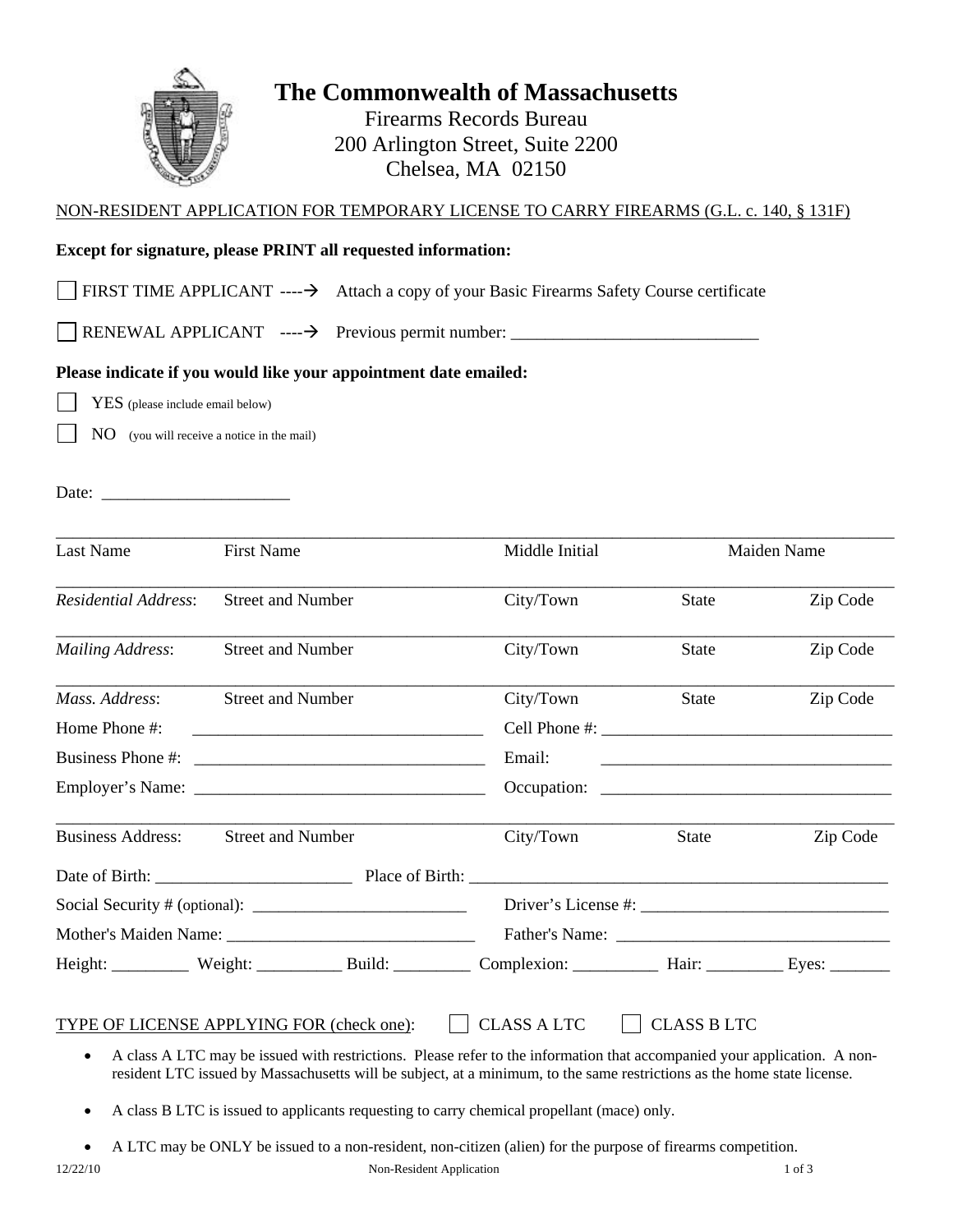## *ANSWER THE FOLLOWING QUESTIONS ACCURATELY:*

| 1. Do you hold, or have you ever held a license to carry firearms in this or any other state or country?                                                                                                                                                                                                                                                                                                                                                                                                                                                                                                    |
|-------------------------------------------------------------------------------------------------------------------------------------------------------------------------------------------------------------------------------------------------------------------------------------------------------------------------------------------------------------------------------------------------------------------------------------------------------------------------------------------------------------------------------------------------------------------------------------------------------------|
|                                                                                                                                                                                                                                                                                                                                                                                                                                                                                                                                                                                                             |
| Does/did the license have restrictions, and if so what are/were they?                                                                                                                                                                                                                                                                                                                                                                                                                                                                                                                                       |
| 2. Are you a citizen of the United States?                                                                                                                                                                                                                                                                                                                                                                                                                                                                                                                                                                  |
| If naturalized give date, place and naturalization: _____________________________                                                                                                                                                                                                                                                                                                                                                                                                                                                                                                                           |
| If "NO," please provide alien registration number:                                                                                                                                                                                                                                                                                                                                                                                                                                                                                                                                                          |
|                                                                                                                                                                                                                                                                                                                                                                                                                                                                                                                                                                                                             |
| 4. In any state or federal jurisdiction have you ever been convicted as an adult or adjudicated a youthful offender or<br>delinquent child for the commission of (a) a felony; (b) a misdemeanor punishable by imprisonment for more than<br>two (2) years; (c) a violent crime as defined in M.G.L. c. 140, $\S$ 121; (d) a violation of any law regulating the use,<br>$\mathcal{L}$ , and the contract of the contract of the contract of the contract of the contract of the contract of the contract of the contract of the contract of the contract of the contract of the contract of the contract o |

- possession, ownership, sale, transfer, rental, receipt or transportation of weapons or ammunition for which a term of imprisonment may be imposed; or (e) a violation of any law regulating the use, possession or sale of controlled substances as defined in M.G.L. c. 94C,  $\S$  1?
- 5. Have you ever been arrested, or appeared in any court as a defendant for any criminal offense? (Include nonconviction information, and exclude non-criminal traffic offenses such as speeding) \_\_\_\_\_\_\_\_\_\_
- 6. Are you now under any charges for any offenses against the law? \_\_\_\_\_\_\_\_\_\_
- 7. Are you now or have you ever been the subject of a restraining order under M.G.L. c. 209A, or involved in a domestic violence charge?
- 8. Have you ever been confined to any hospital or institution for mental illness?
- 9. Are you or have you ever been under treatment or confinement for drug addiction or habitual drunkenness?\_\_\_\_\_\_\_\_\_
- 10. Have any license to carry firearms, permit to possess firearms, or firearms identification card issued under the laws of any state or territory ever been suspended, revoked or denied? \_\_\_\_\_\_\_\_\_\_\_\_\_\_\_\_\_
- 11. Are you currently the subject of any outstanding arrest warrant in any state or federal jurisdiction?

IF YOU ANSWERED "YES" TO ANY OF THE QUESTIONS 4 THROUGH 11, PROVIDE DETAILS INCLUDING DATES, CIRCUMSTANCES AND LOCATION (if necessary use separate sheet of paper to complete): \_\_\_\_\_\_\_\_\_\_\_\_\_\_\_\_\_\_\_\_\_\_\_\_\_\_\_\_\_\_\_\_\_\_\_\_\_\_\_\_\_\_\_\_\_\_\_\_\_\_\_\_\_\_\_\_\_\_\_\_\_\_\_\_\_\_\_\_\_\_\_\_\_\_\_\_\_\_\_\_\_\_\_\_\_\_\_\_\_\_\_\_\_\_\_\_\_\_

\_\_\_\_\_\_\_\_\_\_\_\_\_\_\_\_\_\_\_\_\_\_\_\_\_\_\_\_\_\_\_\_\_\_\_\_\_\_\_\_\_\_\_\_\_\_\_\_\_\_\_\_\_\_\_\_\_\_\_\_\_\_\_\_\_\_\_\_\_\_\_\_\_\_\_\_\_\_\_\_\_\_\_\_\_\_\_\_\_\_\_\_\_\_\_\_\_\_ \_\_\_\_\_\_\_\_\_\_\_\_\_\_\_\_\_\_\_\_\_\_\_\_\_\_\_\_\_\_\_\_\_\_\_\_\_\_\_\_\_\_\_\_\_\_\_\_\_\_\_\_\_\_\_\_\_\_\_\_\_\_\_\_\_\_\_\_\_\_\_\_\_\_\_\_\_\_\_\_\_\_\_\_\_\_\_\_\_\_\_\_\_\_\_\_\_\_ \_\_\_\_\_\_\_\_\_\_\_\_\_\_\_\_\_\_\_\_\_\_\_\_\_\_\_\_\_\_\_\_\_\_\_\_\_\_\_\_\_\_\_\_\_\_\_\_\_\_\_\_\_\_\_\_\_\_\_\_\_\_\_\_\_\_\_\_\_\_\_\_\_\_\_\_\_\_\_\_\_\_\_\_\_\_\_\_\_\_\_\_\_\_\_\_\_\_ \_\_\_\_\_\_\_\_\_\_\_\_\_\_\_\_\_\_\_\_\_\_\_\_\_\_\_\_\_\_\_\_\_\_\_\_\_\_\_\_\_\_\_\_\_\_\_\_\_\_\_\_\_\_\_\_\_\_\_\_\_\_\_\_\_\_\_\_\_\_\_\_\_\_\_\_\_\_\_\_\_\_\_\_\_\_\_\_\_\_\_\_\_\_\_\_\_\_ \_\_\_\_\_\_\_\_\_\_\_\_\_\_\_\_\_\_\_\_\_\_\_\_\_\_\_\_\_\_\_\_\_\_\_\_\_\_\_\_\_\_\_\_\_\_\_\_\_\_\_\_\_\_\_\_\_\_\_\_\_\_\_\_\_\_\_\_\_\_\_\_\_\_\_\_\_\_\_\_\_\_\_\_\_\_\_\_\_\_\_\_\_\_\_\_\_\_

\_\_\_\_\_\_\_\_\_\_\_\_\_\_\_\_\_\_\_\_\_\_\_\_\_\_\_\_\_\_\_\_\_\_\_\_\_\_\_\_\_\_\_\_\_\_\_\_\_\_\_\_\_\_\_\_\_\_\_\_\_\_\_\_\_\_\_\_\_\_\_\_\_\_\_\_\_\_\_\_\_\_\_\_\_\_\_\_\_\_\_\_\_\_\_\_\_\_

12. Other than your home state, what states have you resided in? \_\_\_\_\_\_\_\_\_\_\_\_\_\_\_\_\_\_\_\_\_\_\_\_\_\_\_\_\_\_\_\_\_\_\_\_\_\_\_\_\_\_\_\_\_